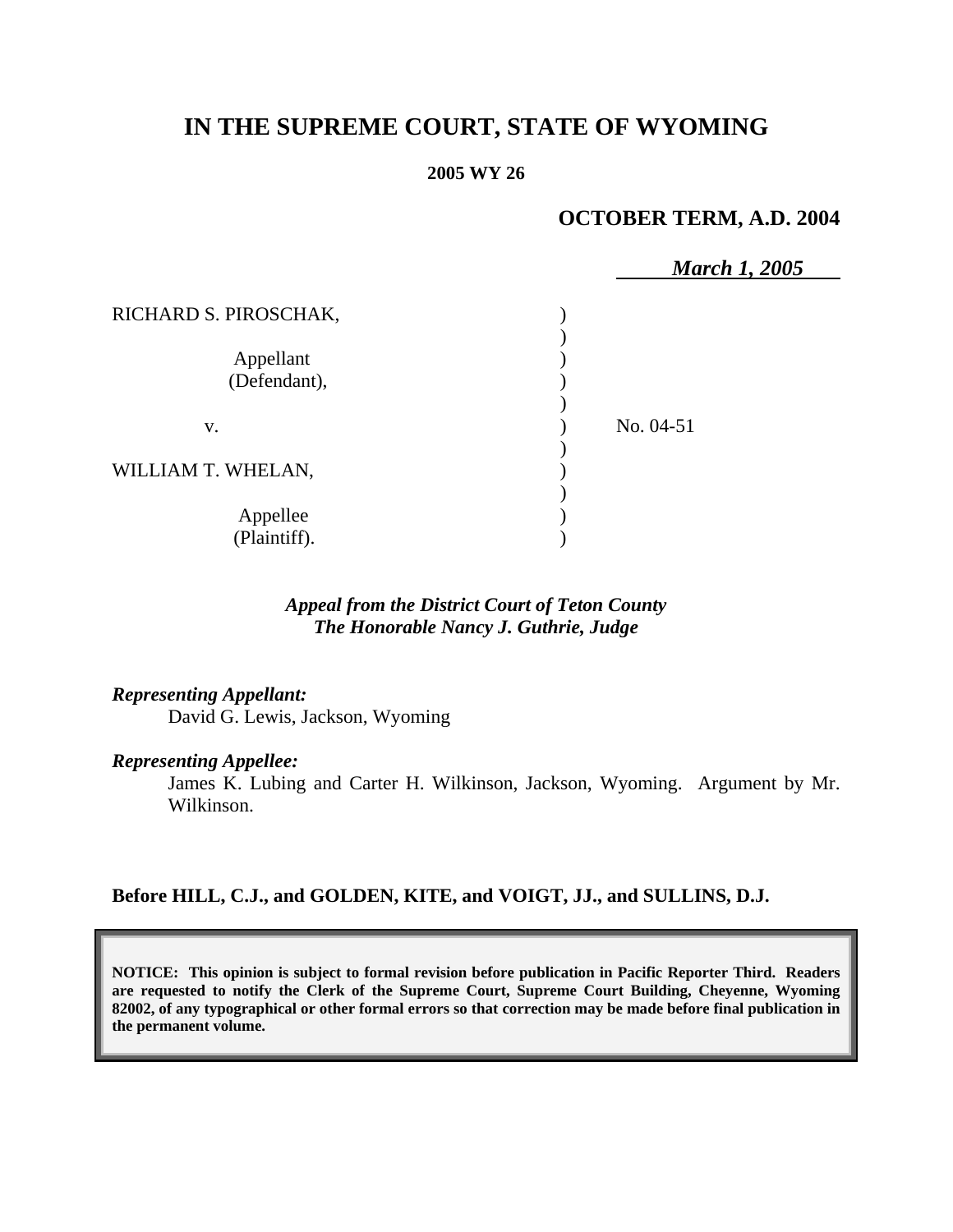### **GOLDEN**, Justice.

[¶1] In this appeal, Appellant Richard S. Piroschak, the buyer of real estate from Appellee William T. Whelan, appeals from a judgment in favor of Whelan finding that Piroschak had breached the contract to purchase real estate and denying his claims of fraud and deceit. That judgment ordered Piroschak to pay over \$170,000 in damages and attorney fees and, now on appeal, Piroschak contends that neither the breach nor damages were proved at trial by adequate evidence.

[¶2] We reverse and remand for new trial.

### **ISSUES**

[¶3] Piroschak presents the following issues on appeal:

1. Whether the language of the contract and the evidence presented at trial supported the trial court's legal conclusion that the appellant breached the Contract to Buy and Sell Real Estate?

2. If there were a breach of contract by the appellant, did the appellee prove its damages with competent testimony and reasonable certainty, both with regard to the type and value of the damages?

Whelan responds with this statement of the issues:

A. Whether Appellant's issues regarding waiver and excuse of performance should be dismissed because they were raised [for the] first time on appeal.

B. Whether Appellant's issues regarding waiver and excuse of performance should be affirmed in Appellee's favor due to a lack of cited pertinent authority as required by W.R.A.P. 7.01.

C. Whether the District Court's finding that Appellant materially breached the contract for the purchase of real property was inconsistent with the evidence, clearly erroneous, or contrary to the great weight of the evidence, and contrary to the law of Wyoming.

D. Whether the District Court's determination of damages as a result of Appellant's breach of contract and injury to Appellee's property was inconsistent with the evidence, clearly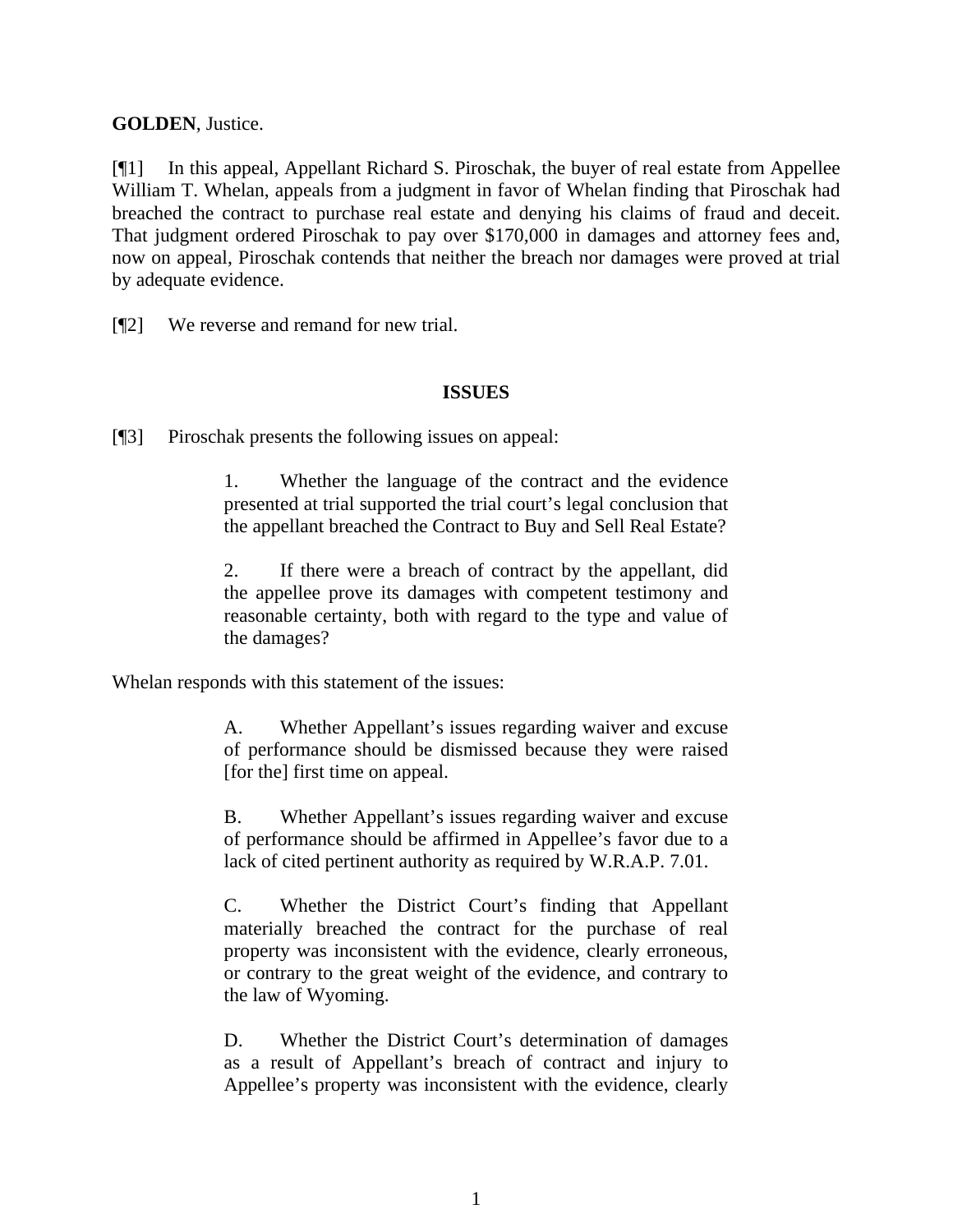erroneous, or contrary to the great weight of the evidence, and contrary to the law of Wyoming.

### **FACTS**

[¶4] The parties entered into the contract in April of 1997 for Piroschak to buy property from Whelan. Whelan had previously operated the property as a bed and breakfast business in Alta, Wyoming, but had not done so in the previous fifteen months and was selling the property as a residence. Some limited financial information was made available to Piroschak; however, the purchase contract specifically provided that Whelan neither warranted nor guaranteed any potential income. The parties agreed to a sales price of \$447,500, and Piroschak paid a nonrefundable deposit of \$15,000. Under the contract, Piroschak had until May 18, 1999, to obtain financing. In the interim, Piroschak was required to pay \$3,000 monthly as rent, with 10% of the rent being credited toward the purchase price.

[¶5] Piroschak operated the property as a bed and breakfast and struggled to make it financially successful. The contract did not indicate when rent was due, and about half of his rent payments were not paid by the first of each month; however, Whelan never threatened Piroschak with default or eviction. In April of 1999, after a Jackson, Wyoming, bank indicated it was not interested in providing financing, Piroschak's accountant sent Whelan a letter indicating Piroschak was unable to obtain financing. Under the terms of the contract Piroschak was to apply for financing with a lender and, if financing was unavailable, could provide Whelan with a lender declination letter and void the sale. Around the same time, Piroschak personally informed Whelan that he (Piroschak) would be unable to complete the purchase and requested that Whelan lower the purchase price. Whelan instead told Piroschak to vacate the premises. When Whelan reentered the property, the home was in disrepair. Whelan cleaned the place and made various repairs. In December of 1999, Whelan sold the bed and breakfast to another buyer for \$325,000.

[¶6] This case began in federal district court, where Piroschak sued Whelan for fraud and deceit. After the federal suit was dismissed, Whelan brought suit in Teton County district court and sought an order to compel arbitration. Piroschak counterclaimed for fraud and deceit, basically claiming that Whelan had misrepresented the earning potential of the bed and breakfast. The motion to compel arbitration was denied, and Whelan eventually filed an amended complaint alleging breach of contract. After a bench trial, the district court denied Piroschak's fraud claim, a finding that is not challenged in this appeal. The court also found that Piroschak had breached the contract by repeatedly paying the rent late and by failing to pay rent in April and May of 1999. The court assessed damages against Piroschak at \$143,500, consisting of (1) \$122,500--the difference between the contract sale price and the amount for which Whelan later re-sold the property; (2) \$6,000 for missed rent payments in April and May of 1999; (3) \$10,000 for materials to make repairs; and (4) \$5,000 for labor for repairs. The court also later assessed attorney's fees against Piroschak, making for a total judgment of \$170,291.67. This appeal followed.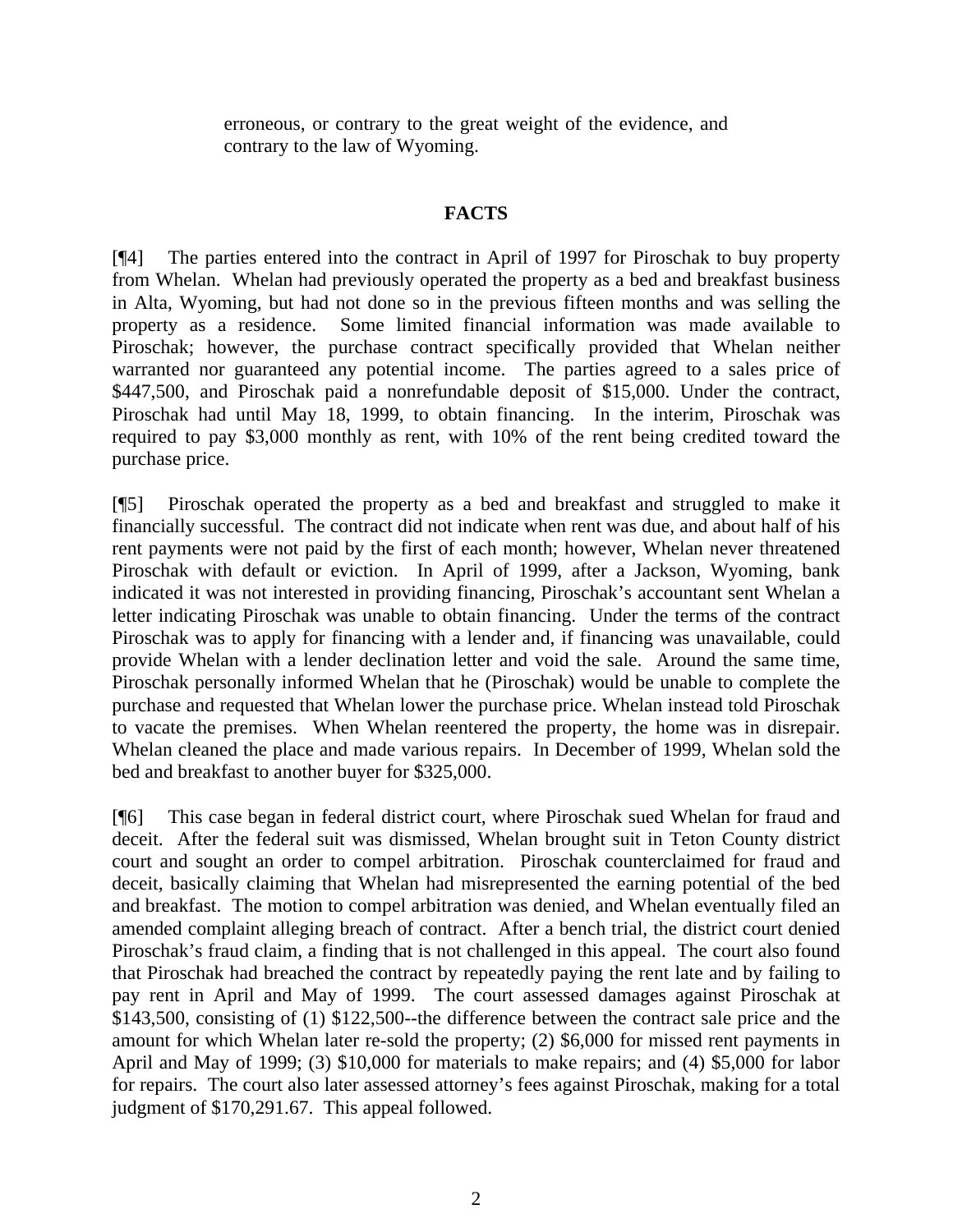#### **DISCUSSION**

### *Standard of Review*

[¶7] "When a trial court in a bench trial makes express findings of fact and conclusions of law, we review the factual determinations under a clearly erroneous standard and the legal conclusions de novo." *Hansuld v. Lariat Diesel Corp.,* 2003 WY 165, ¶13, 81 P.3d 215, ¶13 (Wyo. 2003) (citing *Rennard v. Vollmar,* 977 P.2d 1277, 1279 (Wyo. 1999)). When reviewing the factual findings of a district court following a bench trial, we apply the following standards:

> The factual findings of a judge are not entitled to the limited review afforded a jury verdict. While the findings are presumptively correct, the appellate court may examine all of the properly admissible evidence in the record. Due regard is given to the opportunity of the trial judge to assess the credibility of the witnesses, and our review does not entail reweighing disputed evidence. Findings of fact will not be set aside unless they are clearly erroneous. A finding is clearly erroneous when, although there is evidence to support it, the reviewing court on the entire evidence is left with the definite and firm conviction that a mistake has been committed.

*Harber v. Jensen,* 2004 WY 104, ¶7, 97 P.3d 57, ¶7 (Wyo. 2004) (quoting *Life Care Centers of America, Inc. v. Dexter*, 2003 WY 38, ¶7, 65 P.3d 385, ¶7 (Wyo. 2003)). Findings may not be set aside because we would have reached a different result. *Harber*, ¶7 (citing *Double Eagle Petroleum & Mining Corp. v. Questar Exploration & Production Co.,* 2003 WY 139, ¶6, 78 P.3d 679, ¶6 (Wyo. 2003)). Also, in reviewing a trial court's findings of fact,

> we assume that the evidence of the prevailing party below is true and give that party every reasonable inference that can fairly and reasonably be drawn from it. We do not substitute ourselves for the trial court as a finder of facts; instead, we defer to those findings unless they are unsupported by the record or erroneous as a matter of law.

*Harber, ¶7* (quoting *Life Care Centers*, ¶7). We affirm the trial court's findings if there is any evidence to support them. *Id.*

#### *Breach of Contract*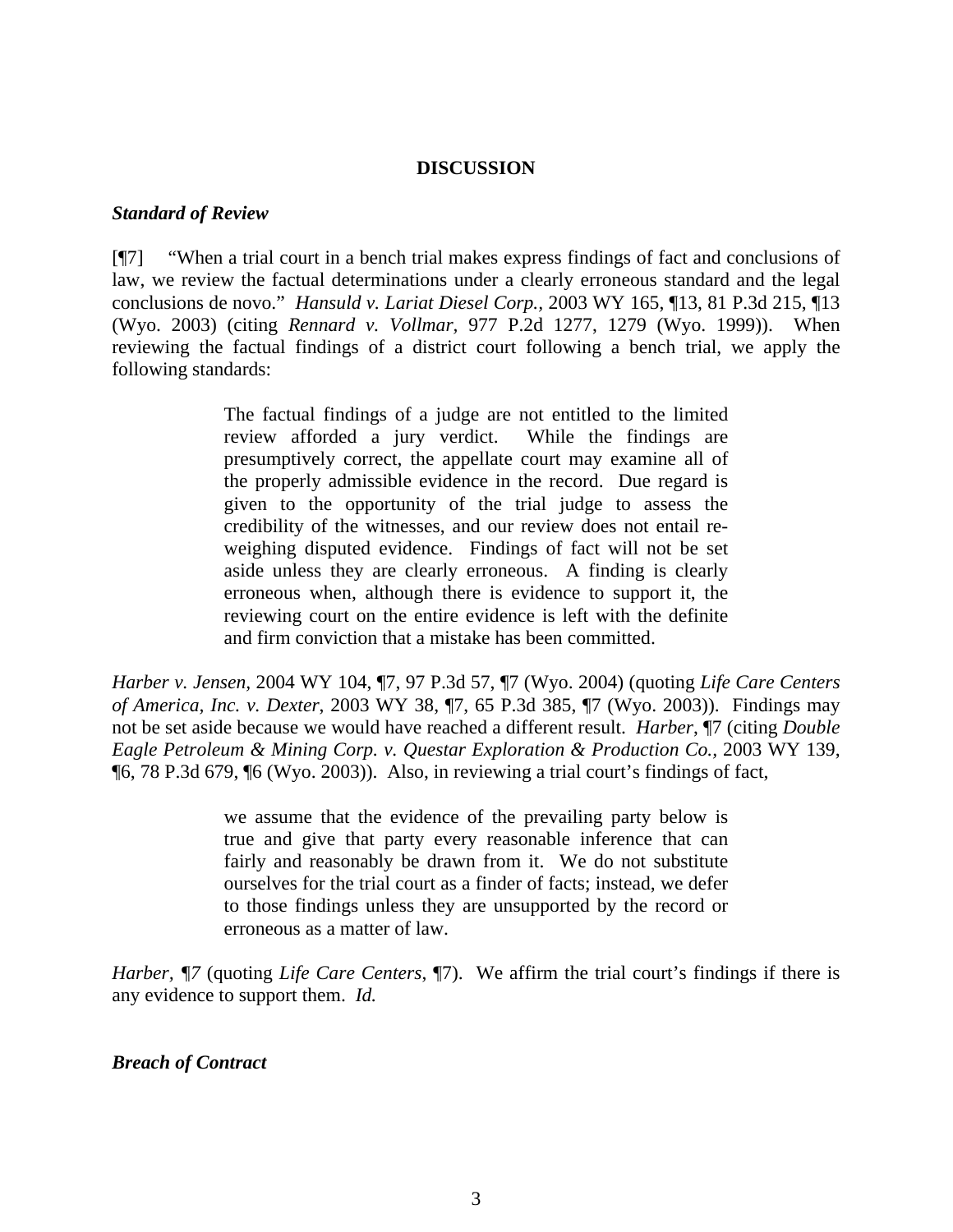[¶8] In the first of two issues, Piroschak claims the district court erred in finding a breach of contract based on late payment of rent. Piroschak notes the contract did not provide a day of the month by which the rent payments were due. He asserts that, by accepting the late payments, Whelan waived any breach on that ground. Piroschak also argues that his failure to pay rent in April and May was not a breach of the contract because, by that time, he had informed Whelan that financing was unavailable and Whelan had evicted him. He also maintains that, under the circumstances, it would have been a useless gesture for him to provide a written proof of denial of financing. In response, Whelan asserts that waiver and excuse of performance are affirmative defenses, that Piroschak did not raise the defenses below, and that Piroschak should be precluded from raising the issues on appeal. Addressing the merits, Whelan asserts that, even though the contract did not include a due date for the rent, Piroschak admitted that the payments were due on the first of the month. Whelan also notes that he complained when the rent was late, thus reserving (and not waiving) his rights. As for Piroschak's contention that his performance under the contract was excused because he informed Whelan that financing was unavailable, Whelan notes that the contract required Piroschak to provide Whelan with a letter of declination from the lender. Whelan asserts that Piroschak never provided such a letter, much less filled out a loan application.

[¶9] Our review indicates that our well settled laws of contract interpretation settle all of the parties' contentions. We, therefore, begin by addressing the trial court's legal conclusion that "[t]he repeated late payments by Mr. Piroschak, as well as the failure to pay the April and May payments, amounts to a breach of the Contract to Buy and [Sell] Real Estate between the parties." In reviewing the trial court's findings, we apply the contract principles set forth in *Examination Management Services, Inc. v. Kirschbaum,* 927 P.2d 686, 689 (Wyo. 1996):

> The initial question of whether the contract is capable of being understood in only one way is a question of law for the court. *Prudential Preferred Properties v. J and J Ventures, Inc.,* 859 P.2d 1267, 1271 (Wyo.1993); *State v. Pennzoil Co.,* 752 P.2d 975, 979 (Wyo.1988). If the court determines that the contract is capable of being understood in only one way, then the language used in the contract expresses and controls the intent of the parties. *Pennzoil,* 752 P.2d at 978. In such case, the next question, what is that understanding or meaning, is also a question of law. *Treemont, Inc. v. Hawley*, 886 P.2d 589, 592 (Wyo.1994); *Amoco Production Co. v. Stauffer Chemical Co. of Wyoming*, 612 P.2d 463, 465 (Wyo.1980). . . . As we have said, "[w]e are . . . at liberty to make a determination as to the existence of ambiguity whether or not the parties here agree thereto one way or the other, and whether or not the trial court has reached a conclusion thereon one way or the other." *Amoco Production*, 612 P.2d at 465.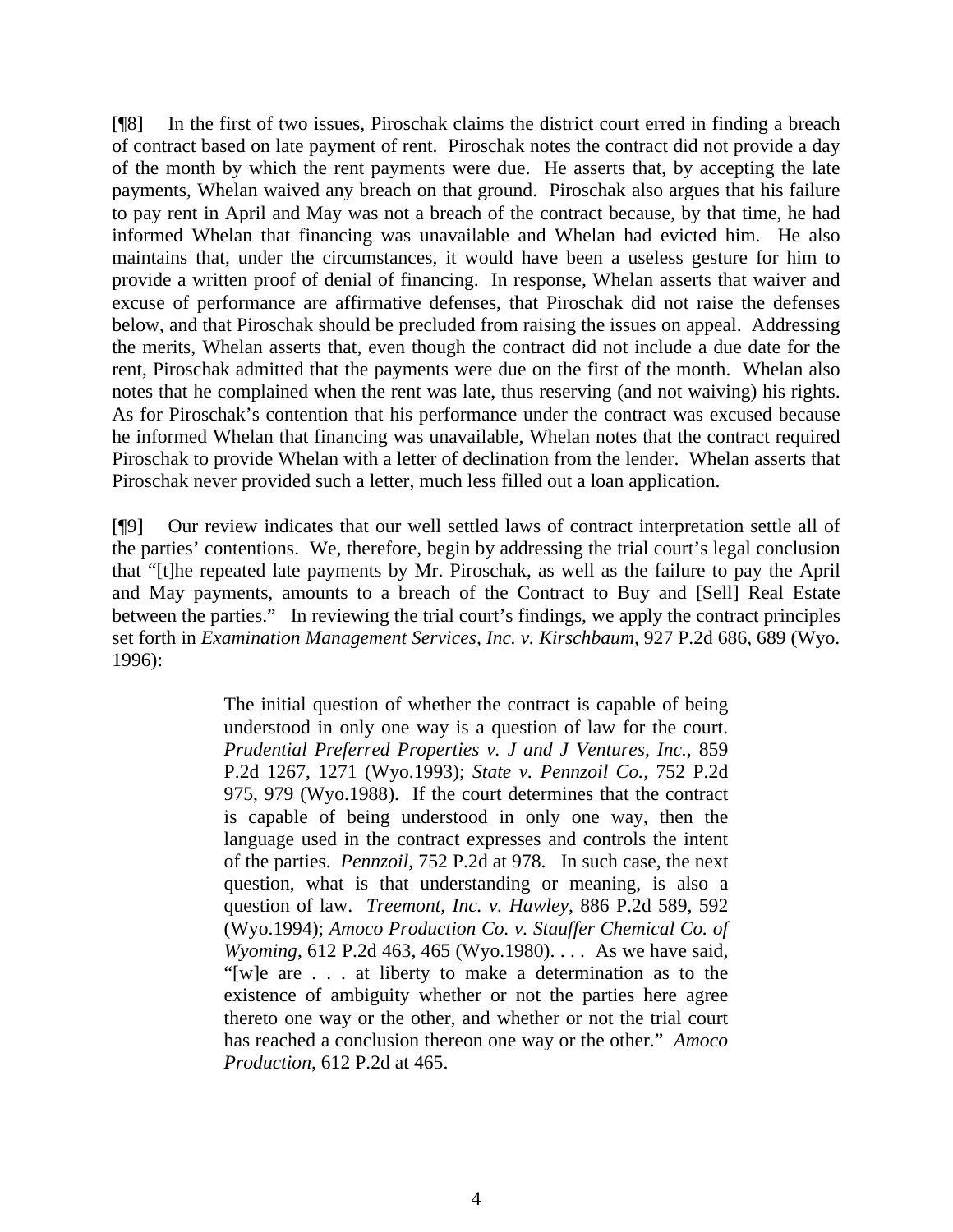[¶10] The record shows that the parties used a contract form provided by the Wyoming Association of Realtors and, under Section IX, Paragraph C, the contract stated that possession was subject to a lease. Paragraph C stated:

> Seller agrees to a lease for up to two  $(2)$  years from date of occupancy with \$15,000.00 non-refundable deposit to be paid on date of possession and \$3,000.00 per month lease payment (10% to be applied to purchase price principle) until date of closing. Said lease is for up to 24 months from date of occupancy.

No other lease contract was prepared and executed between the parties, and it is from these brief four lines that, in his amended complaint for breach of contract, Whelan alleged that the contract was breached by a default on the lease payments. His complaint also alleged that Piroschak had abandoned the property, failed to obtain a loan as called for by the contract, and damaged the property. No other specific facts were alleged in the complaint.

[¶11] From these allegations, testimony at trial was given regarding the parties' differing interpretations of the four line written lease agreement. Whelan believed that Piroschak had consistently paid rent late, and Piroschak agreed that the lease payments were due on the first but did not consider any payments made to be late because each payment was made within the first two weeks of the month and were paid each and every month. Additionally, because Piroschak did not pay in April or May, Whelan believed that Piroschak still owed those months; however, Piroschak disagrees because, in April, Whelan had terminated the contract and evicted him. Because there is no written agreement concerning the lease other than Paragraph C, it appears that the parties' varying understandings arose from some other source not specified in the record. Additionally, Whelan's course of conduct in frequently accepting payments after the first of the month supports Piroschak's evidence that monthly payments made during the first half of each month complied with the agreement. Given this evidence, we shall enforce Section XV, Paragraph A of the purchase agreement which states that the parties have made no oral modifications, agreements, or representations that were intended to modify the written terms of the lease. Based on this written provision and the evidence that Piroschak made monthly payments in the proper amount, we conclude that the trial court erroneously found that Piroschak had breached the contract by making late payments.

[¶12] In its next finding to support breach, the trial court stated that Piroschak had never made the April or May payments. The record shows that in April of 1999 Whelan demanded that Piroschak vacate the premises. According to Paragraph C, the lease payment requirement was subject to possession, and Piroschak was entitled to possession until closing so long as he made monthly lease payments and tendered a loan application within 720 banking days after Whelan accepted the offer. Given that the record shows that Whelan terminated the contract and Piroschak vacated the premises in April, we cannot see the basis for finding that Piroschak missed paying April and May's payments, and we conclude that the trial court's findings in this regard are erroneous.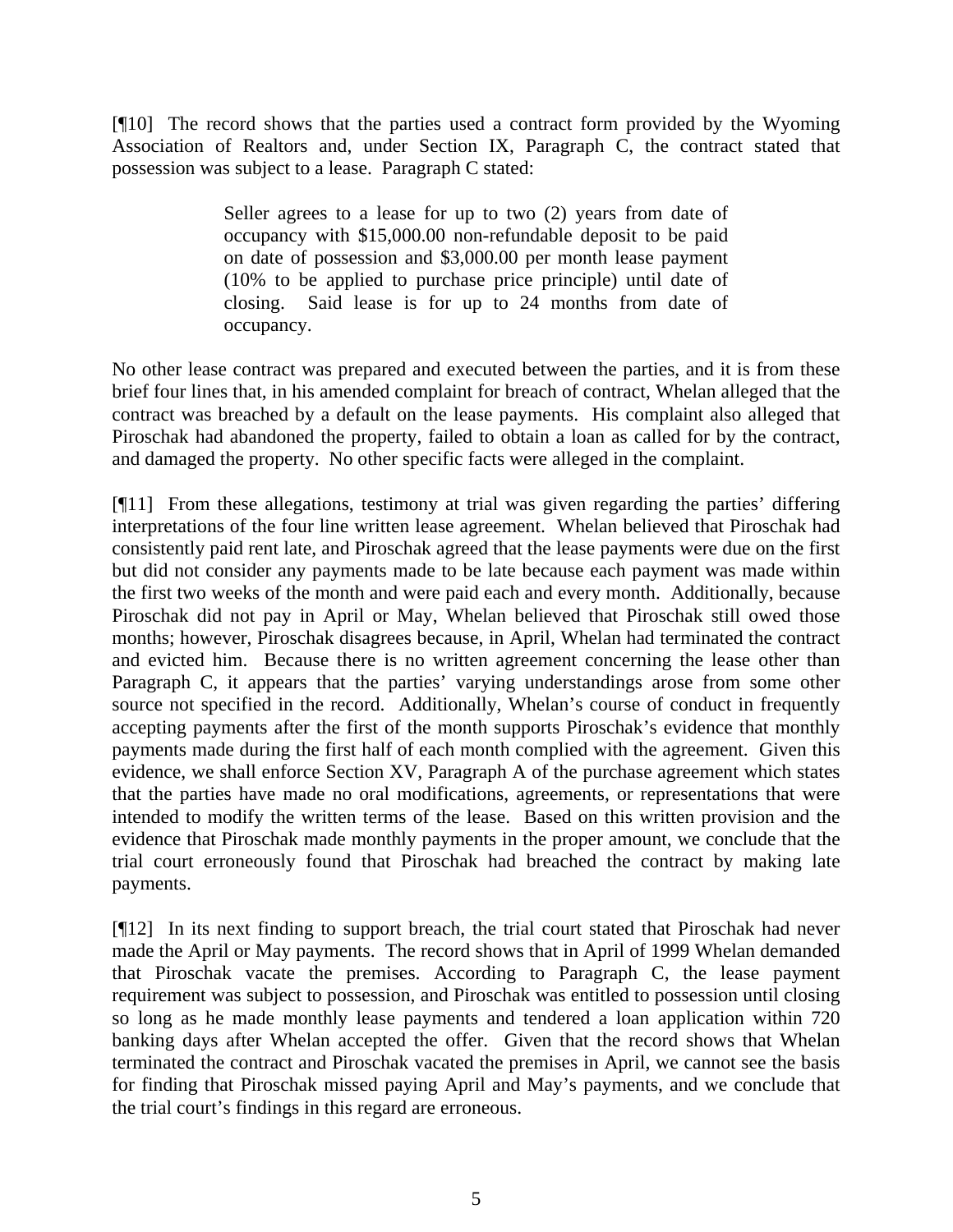[¶13] The trial court made no other findings or conclusions regarding breach such as whether Piroschak breached the contract in other ways, *i.e.*, by failing to secure financing or failing to make reasonable efforts to secure financing. We cannot make that determination ourselves as a matter of law because of the state of the evidence. The record does not indicate that the trial court decided that Piroschak truthfully stated that he conducted efforts to secure a loan which were rejected by a Jackson bank; that this application was made within 720 banking days after Whelan accepted the offer, and that the trial court determined whether this evidence satisfied the provision in Section V, Paragraph A, which required Piroschak to complete and tender a loan application to a lender. These findings and conclusions must be made at the trial court level, and we reverse the decision that the contract had been breached by late and missed payments and remand for new trial on the issue of breach of contract.

### *Damages*

[¶14] In his second issue, Piroschak challenges the damage award, and we review that issue despite the reversal and remand for new trial on the issue of contract breach because we conclude that the trial court has applied the wrong measure of damages for loss of bargain. We do not consider issues related to lack of evidence. Piroschak contends that the district court applied the wrong legal standard when it used the before-and-after fair market value (\$122,500) of the property to calculate damages. Citing *City of Kemmerer v. Wagner*, 866 P.2d 1283, 1287 (Wyo. 1993), Piroschak asserts that, because the damage was not extensive, the measure of damages should be the reasonable amount of future repairs. He also claims the proof of damages was insufficient in three respects: first, Whelan did not prove the market value of the property at the time of resale; second, Piroschak claims Whelan sold the property at \$325,000 because he did not want to hassle with it; and, finally, Piroschak argues that there was insufficient evidence to support the \$10,000 for repairs and the \$5,000 for labor. In response, Whelan asserts that Piroschak has cited an incorrect tort standard for damages. Whelan asserts that the before and after fair market value is the proper measure of damages and correctly compensates Whelan for his loss of the bargain. Whelan believes the damages are supported by the evidence in all respects.

[¶15] "Damages for a breach of contract for sale of real property are not difficult of accurate estimation. They are measured by the difference between the contract price and the value of the property at the time of the breach of contract. Such damages represent the loss of the bargain." *Walker v. Graham*, 706 P.2d 278, 281 (Wyo. 1985) (citing *Reed v. Wadsworth*, 553 P.2d 1024, 1035 (Wyo. 1976)). Although a subsequent sale of the same property may be evidence of market value, it is not conclusive, but rather the price received is only evidence of value and not the measure of damage. *Reed,* at 1035.In this case, the trial court determined that the loss of bargain damages was the difference between the contract price and the subsequent sale price. That method is not the correct measure of damages. The resale price of the land is not necessarily the market value of that land. *Id*. at 1036. Instead, "the trial court should consider **all** relevant evidence of market value,